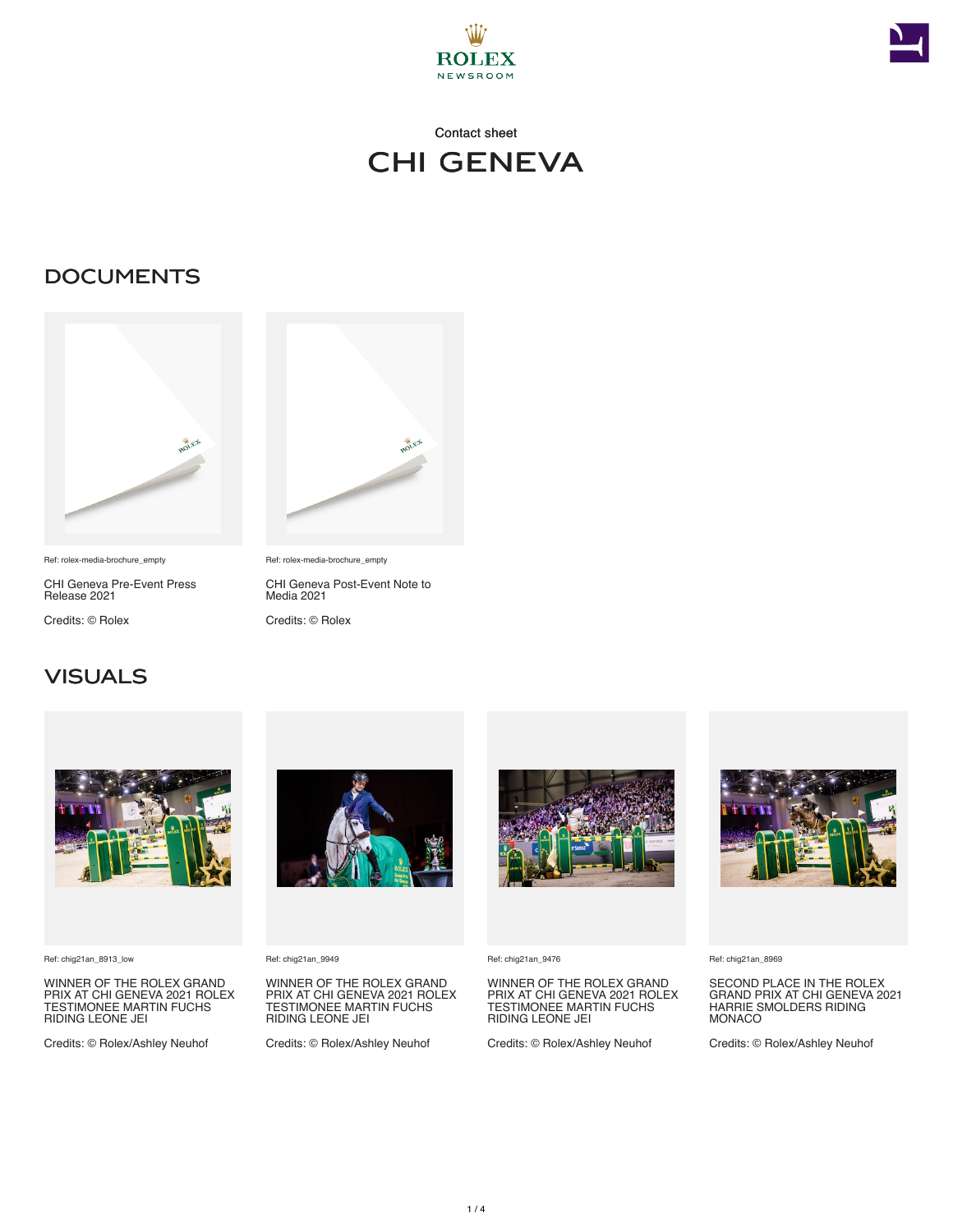

## Contact sheet chi geneva



THIRD PLACE IN THE ROLEX GRAND PRIX AT CHI GENEVA MAX KÜHNER RIDING ELEKTRIC BLUE P

Credits: © Rolex/Ashley Neuhof



ROLEX TESTIMONEE KENT FARRINGTON RIDING GAZELLE IN THE ROLEX GRAND PRIX AT CHI

Credits: © Rolex/Ashley Neuhof





ROLEX TESTIMONEE DANIEL DEUSSER RIDING KILLER QUEEN VDM IN THE ROLEX GRAND PRIX AT CHI GENEVA 2021

Credits: © Rolex/Ashley Neuhof



Ref: chig21an\_8974

ROLEX TESTIMONEE SCOTT BRASH RIDING HELLO JEFFERSON IN THE ROLEX GRAND PRIX AT CHI GENEVA 2021

Credits: © Rolex/Ashley Neuhof



Ref: chig21an\_8942

Ref: chig21an\_8961

ROLEX TESTIMONEE STEVE GUERDAT RIDING VENARD DE CERISY IN THE ROLEX GRAND PRIX AT CHI GENEVA 2021

Credits: © Rolex/Ashley Neuhof



Ref: chig21an\_8856

Ref: chig21an\_9555

GENEVA 2021

ROLEX TESTIMONEE HARRY CHARLES RIDING STARDUST IN THE ROLEX GRAND PRIX AT CHI GENEVA 2021

Credits: © Rolex/Ashley Neuhof



Ref: chig21an\_8874

ROLEX TESTIMONEE BERTRAM ALLEN RIDING PACINO AMIRO IN THE ROLEX GRAND PRIX AT CHI GENEVA 2021

Credits: © Rolex/Ashley Neuhof



Ref: chig21an\_8880

ROLEX TESTIMONEE RODRIGO PESSOA RIDING LORD LUCIO IN THE ROLEX GRAND PRIX AT CHI GENEVA 2021

Credits: © Rolex/Ashley Neuhof

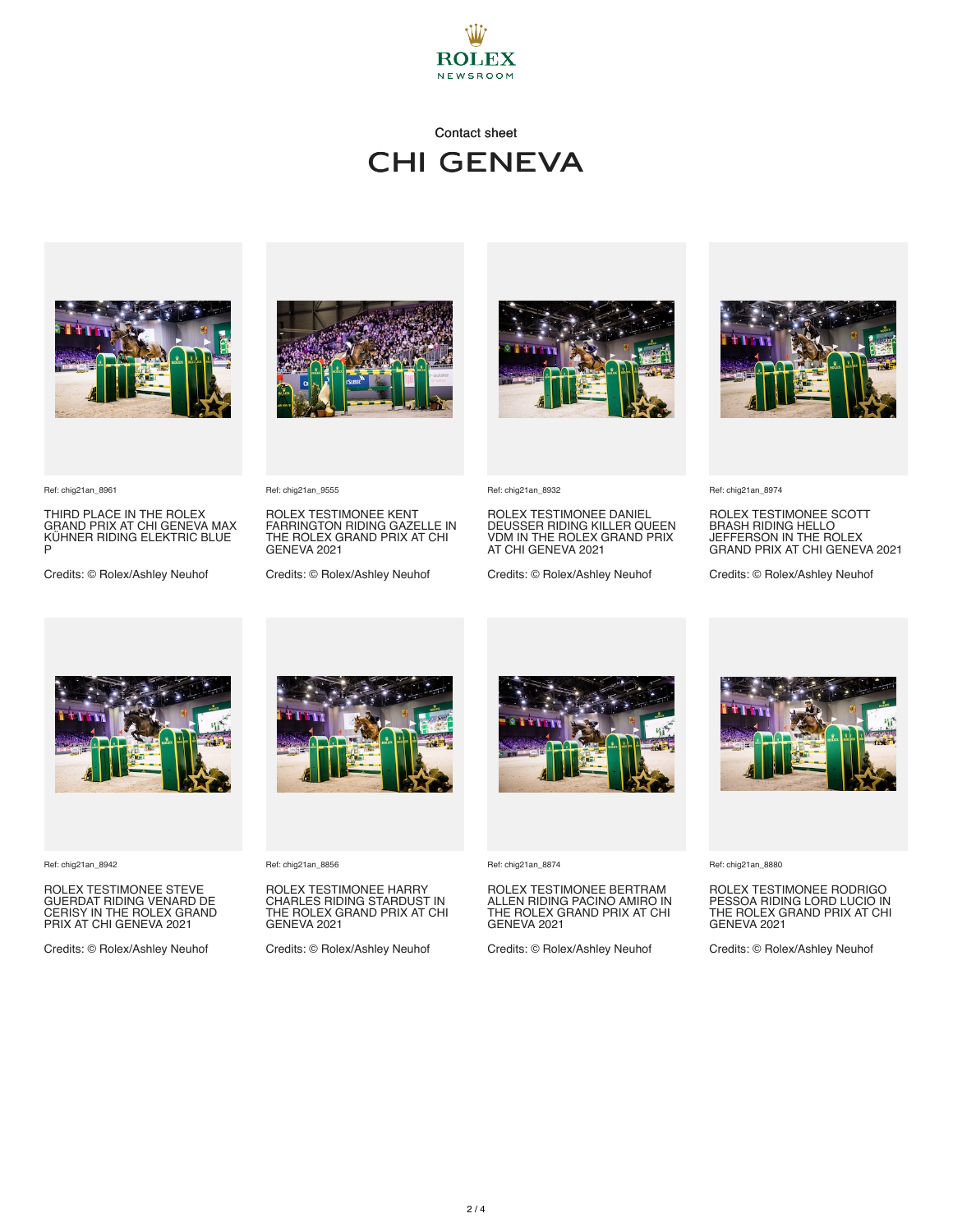

# Contact sheet chi geneva



Ref: chig21an\_0147

ROLEX TESTIMONEE KENT FARRINGTON RIDING CREEDANCE AT CHI GENEVA 2021

Credits: © Rolex/Ashley Neuhof



ROLEX TESTIMONEE KENT FARRINGTON RIDING CREEDANCE

Credits: © Rolex/Ashley Neuhof



Ref: chig21an\_8188

ROLEX TESTIMONEE HARRY CHARLES RIDING BORSATO AT CHI GENEVA 2021

Credits: © Rolex/Ashley Neuhof



Ref: chig21an\_7884

ROLEX TESTIMONEE STEVE GUERDAT RIDING ALBFUEHREN'S MADDOX AT CHI GENEVA 2021

Credits: © Rolex/Ashley Neuhof



Ref: chig21an\_7911

ROLEX TESTIMONEE DANIEL DEUSSER RIDING SCUDERIA 1918 TOBAGO Z AT CHI GENEVA 2021

Credits: © Rolex/Ashley Neuhof



Ref: chig21an\_8062

Ref: chig21an\_1441

AT CHI GENEVA 2021

ROLEX TESTIMONEE RODRIGO PESSOA RIDING CARLITO'S WAY 6 AT CHI GENEVA 2021

Credits: © Rolex/Ashley Neuhof



Ref: 1\_chig19an\_5191-(1)

WINNER OF THE ROLEX GRAND PRIX AT THE CHI GENEVA 2019 ROLEX TESTIMONEE MARTIN FUCHS RIDING CLOONEY 51

Credits: © Rolex/Ashley Neuhof



Ref: m126333\_0019\_2112jva\_001

ENGRAVED OYSTER PERPETUAL DATEJUST 41 PRESENTED TO THE WINNER OF THE ROLEX GRAND PRIX OF CHI GENEVA 2021

Credits: © Rolex/JVA Studios